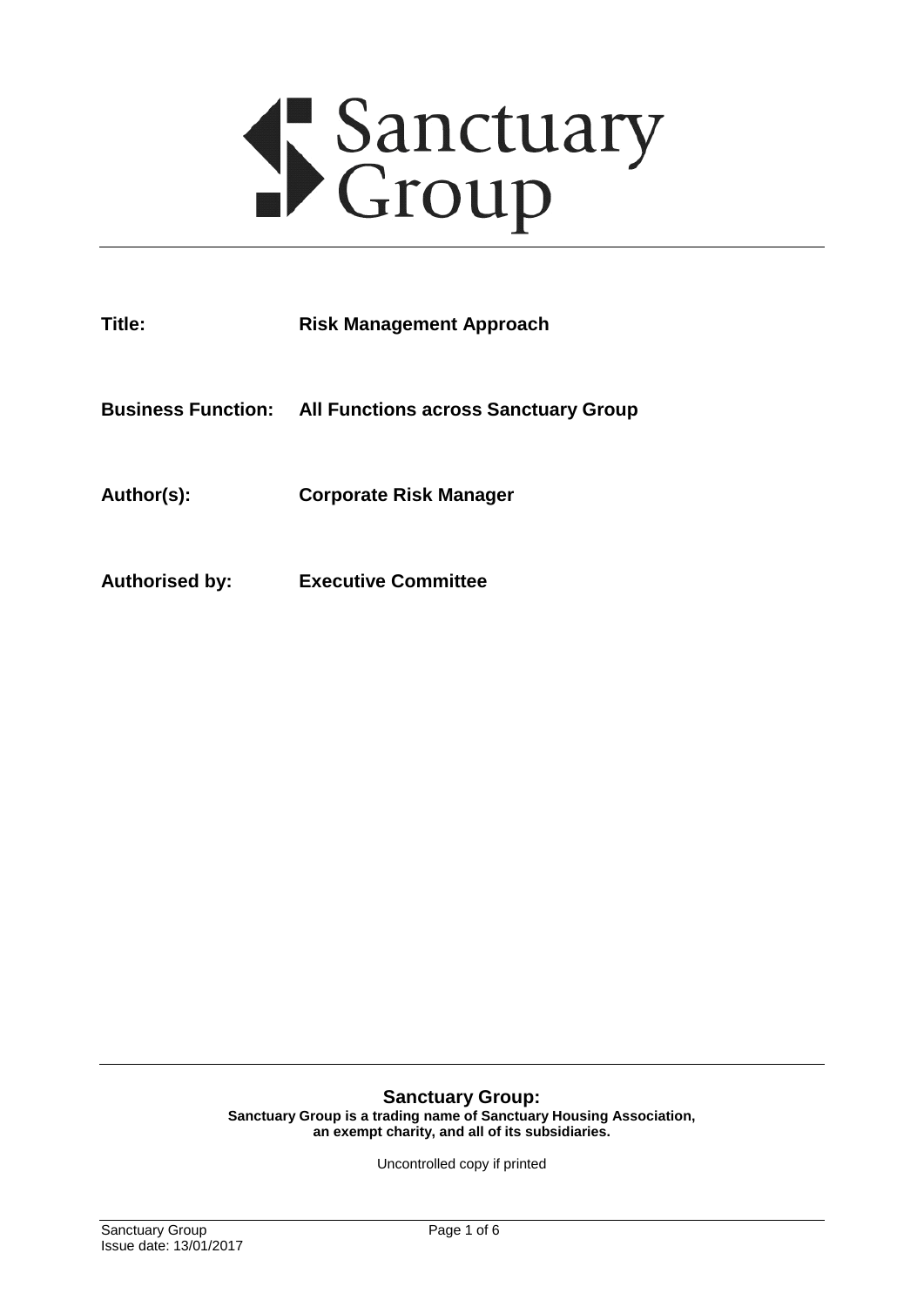# **CONTENT**

|                | <b>General Information</b>                   | 3 |
|----------------|----------------------------------------------|---|
|                | 1. Objective of this approach                | 3 |
|                | 2. Legislative/Regulatory context            | 3 |
| 3.             | Responsibilities for implementation          | 3 |
| 4.             | <b>Definitions</b>                           | 4 |
|                | <b>Detailed Approach</b>                     | 4 |
|                | 1. The Risk Management Process               | 4 |
|                | 2. Risk Maps, Assurance Maps and Heat Maps   | 5 |
| 3.             | <b>Treat Risks</b>                           | 5 |
| 4 <sup>1</sup> | Monitor and Review / Communicate and Consult | 6 |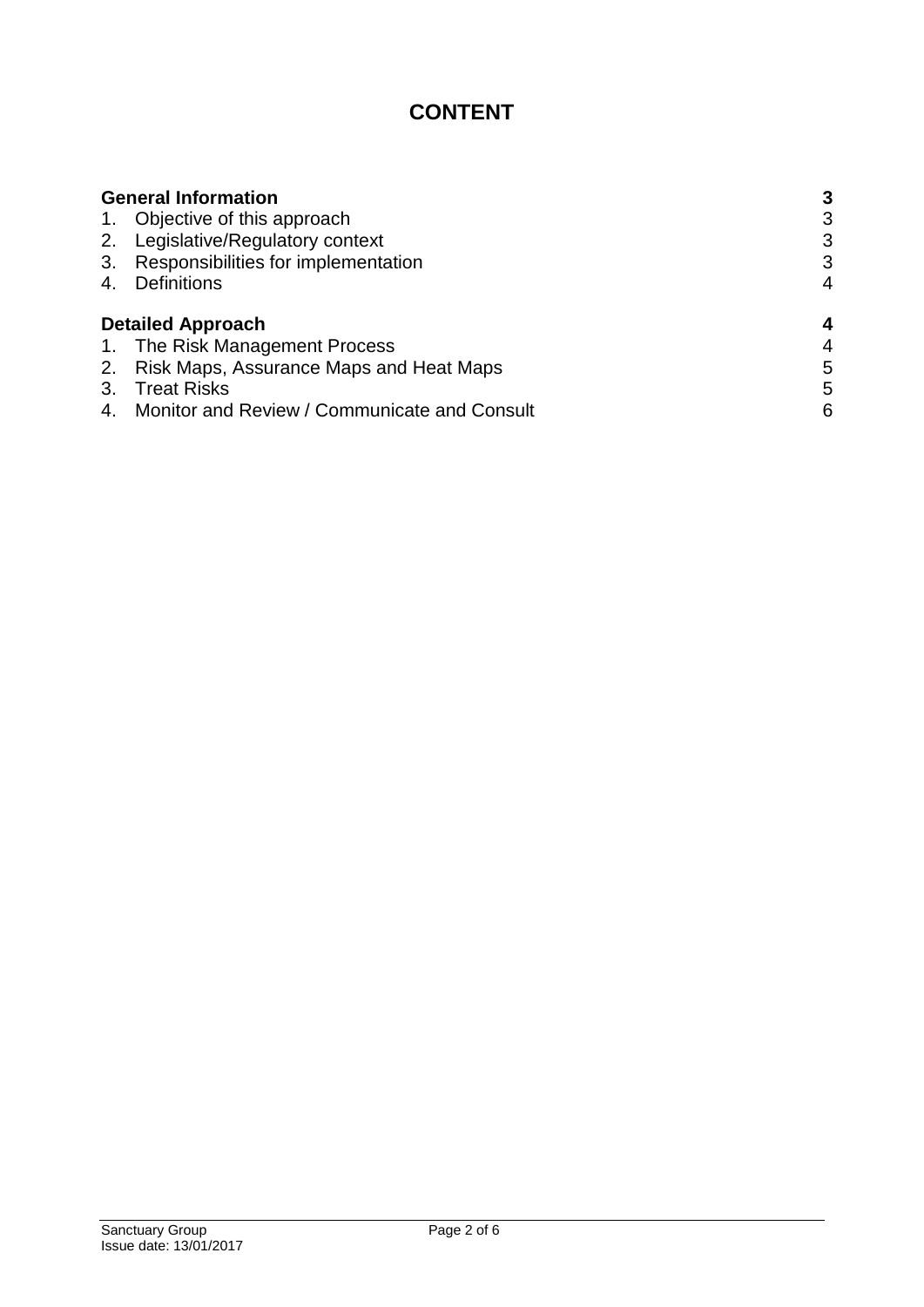# <span id="page-2-0"></span>**General Information**

# <span id="page-2-1"></span>**1. Objective of this approach**

1.1 This approach sets out the process by which the key risks to the Sanctuary Group (the Group) and the operations or subsidiaries of the Group, are identified, analysed, managed and reported.

# <span id="page-2-2"></span>**2. Legislative/Regulatory context**

- 2.1 The Homes and Communities Agency's, "Governance and Financial Viability Standard" (2015), requires:
	- "1.1 ….. Governance arrangements shall ensure registered providers: …. (e) have an effective risk management and internal controls assurance framework,
	- "2.4 Registered providers shall ensure that they have an appropriate, robust and prudent business planning, risk and control framework."
	- "2.5 ….. registered providers shall assess, manage and where appropriate address risks to ensure the long term viability of the registered provider."

# <span id="page-2-3"></span>**3. Responsibilities for implementation**

- 3.1 Group Board is responsible for ensuring an effective system of internal control which includes the risk management framework.
- 3.2 Group Audit and Risk Committee conduct scrutiny of the risk management framework on behalf of Group Board. The Group's risk maps are reviewed and feedback provided by Group Audit and Risk Committee. Changes to risk management methodology are approved by Group Audit and Risk Committee.
- 3.3 The Executive is responsible for implementing the risk management policy ensuring that day-to-day risks are managed. The Group's risk culture is sponsored and embedded by the Executive.
- 3.4 Subsidiary Boards are responsible for ensuring compliance with the Group's system of internal control which will include the risk management framework.
- 3.5 Group Directors, Directors and Heads of Services are responsible for ensuring that all aspects of the Risk Management Policy are properly applied.
- 3.6 Corporate Risk is responsible for developing, promoting and supporting the risk management framework across the Group.
- 3.7 Managers are responsible for implementing and promoting risk management locally, including the role of staff in identifying and communicating new risks and changes to existing risks.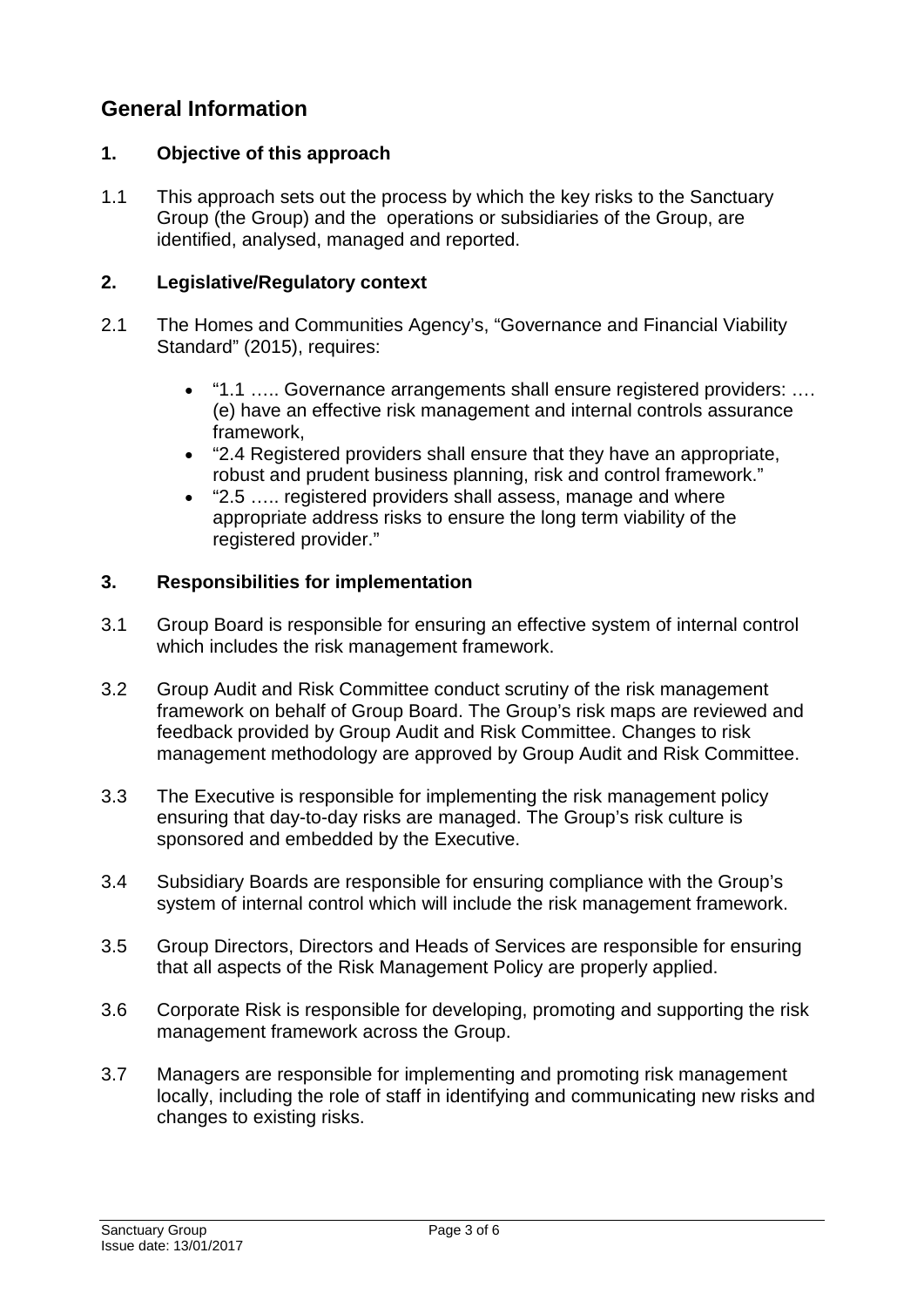3.8 Group staff are responsible for reporting new or changing risks to managers.

# <span id="page-3-0"></span>**4. Definitions**

4.1 The following definitions aim to support the user's understanding of this approach.

| <b>Risk</b><br><b>Risk</b><br><b>Management</b> | Risk can be defined as the uncertainty of outcome of an event,<br>arising from the combination of the probability of an event and its<br>consequences. In terms of this approach, "risk" is considered as<br>an uncertain future event that could influence the achievement of<br>the Group's strategic, operational and financial objectives.<br>The Institute of Risk Management defines risk management as the<br>process which aims to help organisations understand, evaluate<br>and take action on all their risks with a view to increasing the<br>probability of an organisation's success and reducing the<br>likelihood of failure. |
|-------------------------------------------------|-----------------------------------------------------------------------------------------------------------------------------------------------------------------------------------------------------------------------------------------------------------------------------------------------------------------------------------------------------------------------------------------------------------------------------------------------------------------------------------------------------------------------------------------------------------------------------------------------------------------------------------------------|
| <b>Risk</b><br><b>Assessment</b>                | Risk assessment is a process that is, in turn, made up of three<br>processes: risk identification, risk analysis, and risk evaluation.<br>Risk identification is a process that is used to find, recognize, and<br>describe the risks that could affect the achievement of objectives.<br>Risk analysis is a process that is used to understand the nature,<br>sources, and causes of the risks identified and to estimate the<br>level of risk. It is also used to study impacts and consequences<br>and to examine the controls that currently exist.                                                                                       |
| <b>Control</b>                                  | Risk evaluation is a process that is used to compare risk analysis<br>results with risk criteria in order to determine whether or not a<br>specified level of risk is acceptable or tolerable.<br>A control is any measure or action that modifies risk. Controls                                                                                                                                                                                                                                                                                                                                                                             |
|                                                 | include any policy, approach, practice, process, technology,<br>technique, method, or device that modifies or manages risk. Risk<br>treatments become controls, or modify existing controls, once they<br>have been implemented.                                                                                                                                                                                                                                                                                                                                                                                                              |
| <b>Assurance</b>                                | An objective examination of evidence for the purpose of providing<br>an independent assessment on governance, risk management,<br>and control processes for the organization.                                                                                                                                                                                                                                                                                                                                                                                                                                                                 |

# <span id="page-3-1"></span>**Detailed Approach**

# <span id="page-3-2"></span>**1. The Risk Management Process**

- 1.1 The risk management process is a continual process and is designed to ensure that within the context of the Group as a diversified organisation operating in dynamic marketplaces:
	- risks are proactively identified and managed, and
	- the efficacy of controls is demonstrated via assurance sources.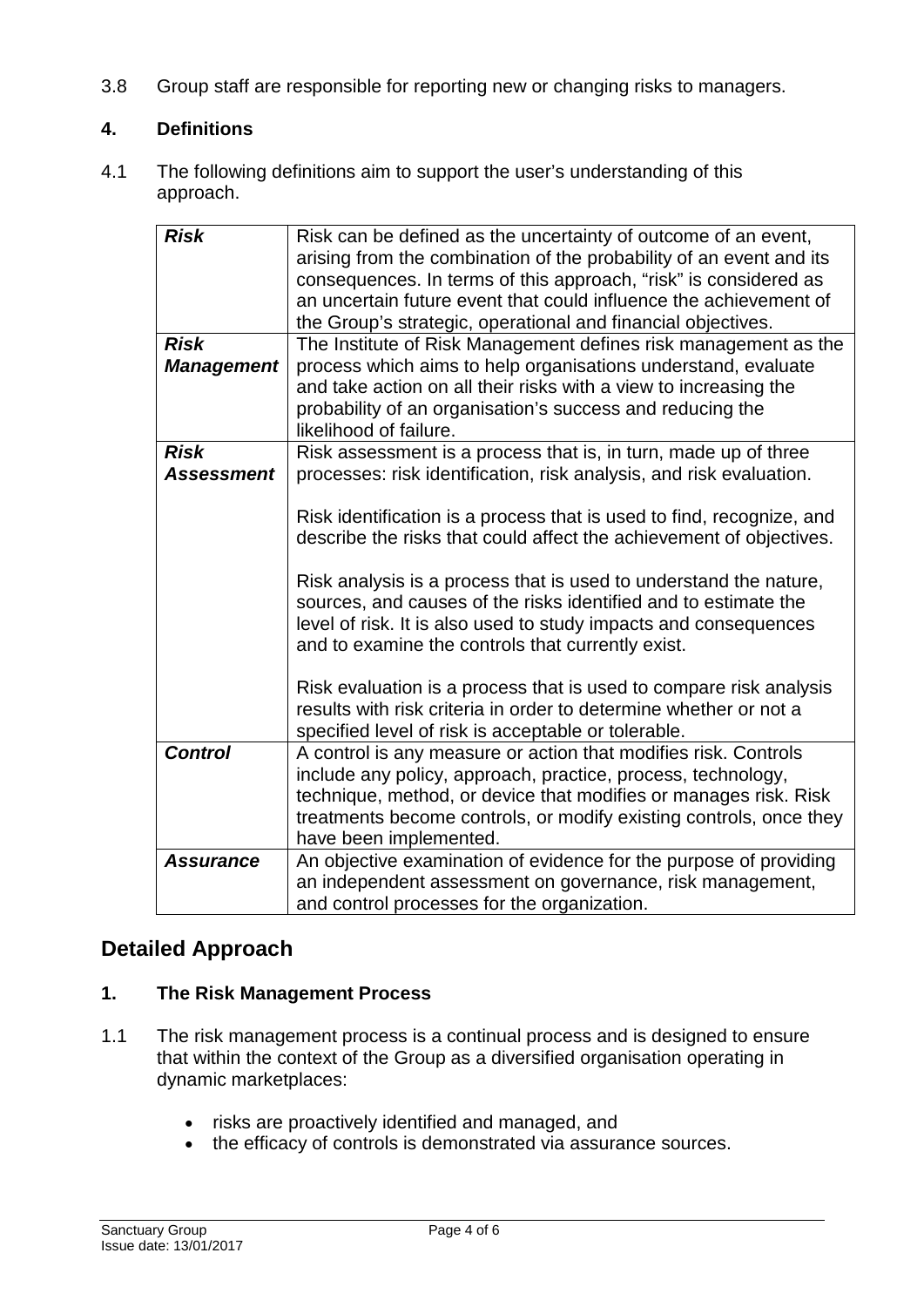# <span id="page-4-0"></span>**2. Risk Maps, Assurance Maps and Heat Maps**

- 2.1 A risk map is a register of risks that are relevant to a business, operation or the overall Group and of a significance requiring that the risks are identified, managed and monitored at a level of senior management or above. The risk maps identify the controls deployed in managing or treating the risk.
- 2.2 An assurance map is a structured means of identifying and mapping the main sources of assurance in an organisation, and co-ordinating them to best effect.
- 2.3 Heat maps contain a summary of the risks within the risk maps and are included with board papers to support decision making and enable board members to discuss whether any risks need revising in light of decisions taken at the meeting.
- 2.4 A schedule of risk and assurance maps regarded as mandatory, together with the person responsible, is maintained by Corporate Risk and published on the Corporate Risk pages on Solis. The schedule is updated by Corporate Risk to incorporate changes to the Group's businesses, structure or operations.
- 2.5 Corporate Risk maintains a directory of current risk, assurance and heat maps that are available to staff.
- 2.6 In addition to the mandatory risk and assurance maps, managers and staff may be required to maintain risk and assurance maps for significant individual events or projects.

# <span id="page-4-1"></span>**3. Treat Risks**

- 3.1 The treatment of risks is described in ISO 31000, (a standard on the implementation of risk management), as the activity of selecting and implementing appropriate control measures to modify the risk.
- 3.2 Businesses and operations are required to identify risk treatments that are appropriate to managing the risks recognised in the risk map. Risk treatments must be efficient and effective and appropriate to the level of risk identified.
- 3.3 In identifying appropriate treatments to be deployed, businesses and operations must consider the cost-effectiveness of the control against the effectiveness of reducing and managing the risk.
- 3.4 Corporate Risk maintains guidance and commentary on types of risk treatments on the Corporate Risk pages on Solis